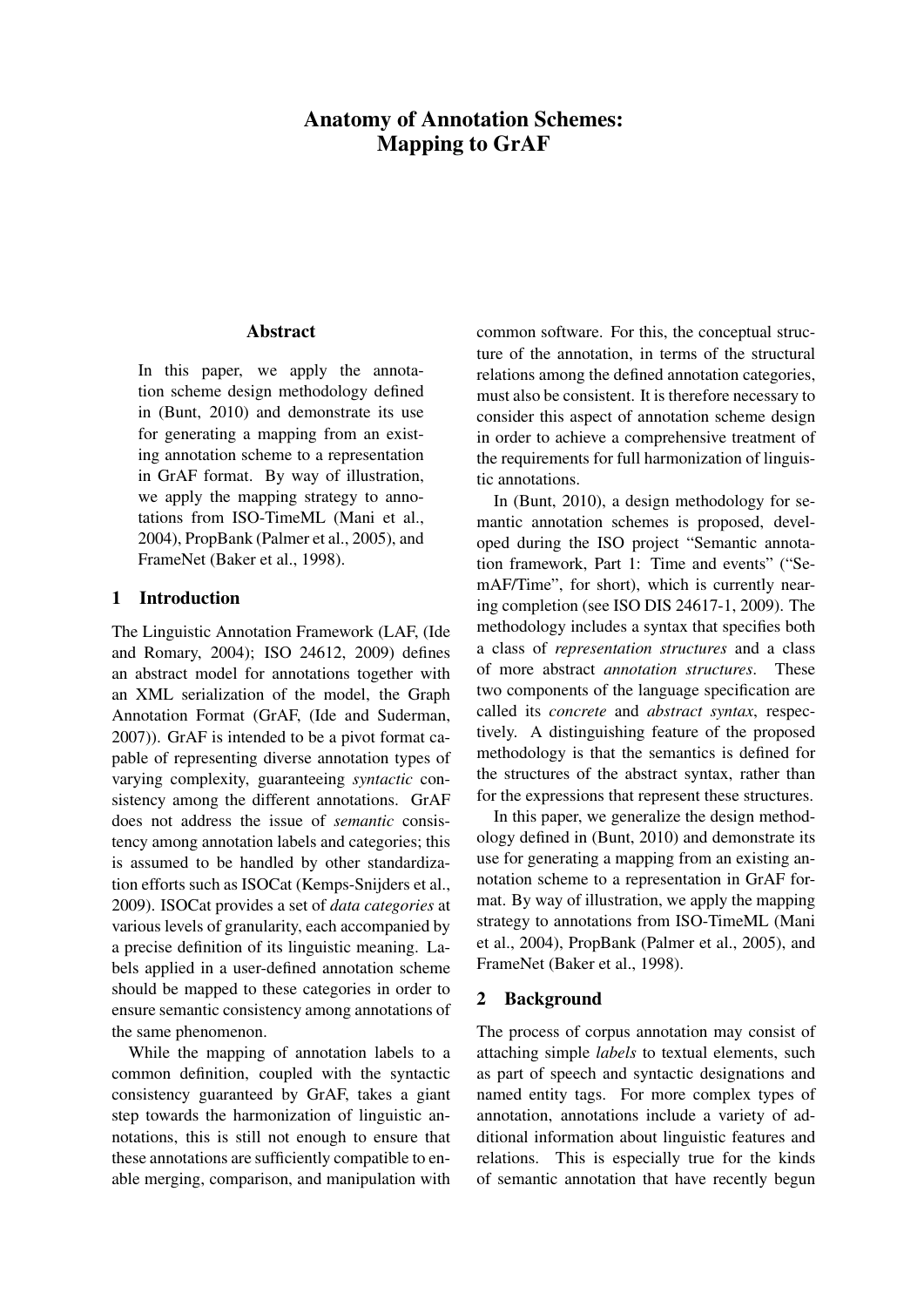to be undertaken in earnest, including semantic role labeling (e.g., FrameNet and PropBank) and time and event annotation (e.g., TimeML). However, these annotation schemes are not always designed based on formal principles, and as a result, comparing or merging information–even from two schemes annotating the same phenomenon–can be difficult or impossible without substantial human effort.

A major source of difficulties in interpreting annotation scheme content is that information in the annotation is implicit rather than explicit, making (especially) structural relations among parts of the linguistic information ambiguous. This often results from the use of an impoverished representation scheme, which provides only minimal mechanisms for bracketing and association. Consider, for example, the two annotation fragments below, expressed with parenthetic bracketing, taken from a computational lexicon:

```
(1) (SUBC ((NP-TO-INF-LOC) (NP-PP)))
(2) (FEATURES ((NHUMAN) (COUNTABLE)))
```
In (1), the bracketed information is a list of alternatives, whereas in (2), it is a set of properties, but there is no way to *automatically* distinguish the two in order to process them differently. Another example comes from PropBank:

```
wsj/00/wsj_0003.mrg 13 6 gold have.03
vn--a 0:2-ARG0 6:0-rel 7:1-ARG1
10:1-ARGM-ADV
```
Because of the "flat" representation<sup>1</sup>, it is impossible to *automatically* determine if the morphosyntactic descriptor "vn–a" is associated with the element annotated as "rel", vs. the "gold" descriptor that is (assumedly) associated with the entire proposition. In both of these examples, linguistically-informed humans have little difficulty determining the structure because of the knowledge they bring to the interpretation. This knowledge is then embedded in the processing software so that the data are processed properly; however, because it is not a part of the representation itself, it is not available to others who may develop software for other kinds of processing.

To avoid these problems, annotation scheme design in ISO projects is split into two phases: the specification of (1) an abstract model consisting of *annotation categories and structures* and (2) specification of (possibly multiple) *representation* *structures*. An abstract model of annotation structures is typically implemented via development of a "metamodel", i.e. a listing of the categories of entities and relations to be considered, often visualized by a UML-like diagram–i.e., a graph. Schemes described via this method are trivially mappable to GrAF, ensuring that syntactic consistency among the different schemes, whatever their original representation structures may be, is achievable. It also ensures that these schemes are trivially mappable to different representation formats that are used in various software systems, e.g., GATE, UIMA, NLTK, GraphViz, etc.

# 3 Anatomy of an annotation scheme

As specified in (Bunt, 2010), an annotation scheme consists of a syntax that specifies a class of more abstract annotation structures (the *abstract syntax*) and a class of representation structures (the *concrete syntax*), plus a semantics associated with the abstract syntax.

# 3.1 Abstract syntax

The abstract syntax of an annotation scheme defines the set-theoretical structures which constitute the information that may be contained in annotations. It consists of (a) a specification of the elements from which these structures are built up, called a *conceptual inventory*; and (b) *annotation construction rules*, which describe the possible combinations of these elements into annotation structures. The semantics of the annotation scheme components is defined for the annotation structures of the abstract syntax.

For example, a fragment of the ISO-Time $ML^2$ conceptual inventory includes:<sup>3</sup>

- finite sets of elements called event types, tenses, aspects, signatures, cardinalities, and veracities.
- finite sets of elements called temporal relations, duration relations, event subordination relations, aspectual relations, etc.

The annotation construction rules for ISO-TimeML specify how to construct two types of annotation structures: *entity structures* and

<sup>&</sup>lt;sup>1</sup>In PropBank annotation, this information appears on a single line.

 $2$ All references to ISO-TimeML are based on the state of the project as documented in ISO 264617-1:2009(E) from September 2009.

<sup>3</sup> See (Bunt, 2010) for the full specification for ISO-TimeML.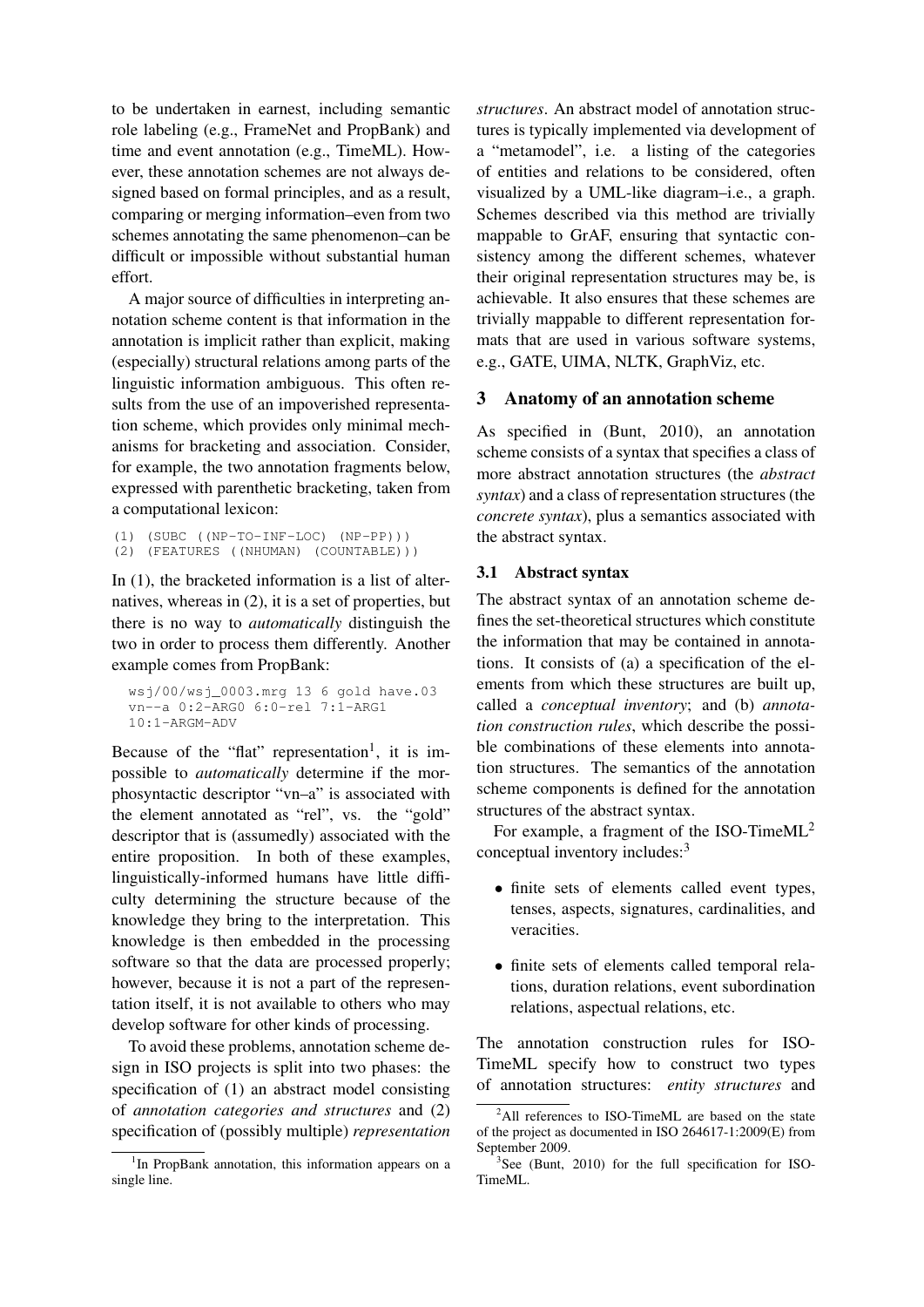*link structures*. One type of entity structure, called an *event structure*, is defined as a 6-tuple  $\langle e, t, a, s, k, v \rangle$  where e is a member of the set of event types; t and a are a tense and an aspect, respectively; s is a signature (a set-theoretical type that is used for handling quantification over events);  $k$  is a cardinality, used for expressing information about the size of a set of events involved in a quantified relation; and  $v$  is a veracity, which is used to represent whether an event is claimed to have occurred, or claimed not to have occurred (for dealing with positive and negative polarity, respectively), or to have yet another status such as 'possibly' or 'requested', for handling such cases as *Please come back later today.* A *time-amount structure* is a pair  $\langle n, u \rangle$  or a triple  $\langle R, n, u \rangle$ , where *n* is a real number, R a numerical relation, and  $u$  a temporal unit. The rules also define a link structure called an *time anchoring structure* as a triple *(event structure, time-amount*)  $structure, duration$  relation $\rangle$ .

#### 3.2 Concrete syntax

The concrete syntax provides the representation of annotation structures defined in the abstract syntax. A concrete syntax is said to be *ideal* for a given abstract syntax if there is a one-to-one correspondence between the structures defined by the abstract syntax and those defined by the concrete syntax. An ideal concrete syntax  $RF_1$  defines a function  $F_1$  from annotation structures to RF<sub>i</sub>-representations, and an inverse function  $F_i^{-1}$ from  $RF_1$ -representations to annotation structures. In other words, the abstract and the concrete syntax are *isomorphic*. Since this holds for any ideal concrete syntax, it follows that any two ideal representation formats are isomorphic. Given two ideal representation formats  $RF_i$  and  $RF_j$  we can define a homomorphic mapping  $C_{ij}$  from RF<sub>i</sub>representations to  $RF_i$ -representations by

(1) 
$$
C_{ij} =_D F_j \circ F_i^{-1}
$$
, i.e.  $C_{ij}(r) = F_j(F_i^{-1}(r))$   
for any RF<sub>i</sub>-representation  $r$ 

and conversely, we can define a homomorphic mapping  $C_{ji}$  from RF<sub>j</sub>-representations to RF<sub>i</sub>representations by

(2) 
$$
C_{ji} = D F_i \circ F_j^{-1}
$$
, i.e.  $C_{ji}(r) = F_i(F_j^{-1}(r))$   
for any RF<sub>j</sub>-representation *r*

These two mappings constitute *conversions* from one format to the other, that is, they constitute one-to-one meaning-preserving mappings: if  $\mu(r)$ 

<isoTimeML-ICS1rep xml:id="a1"> <EVENT xml:id="e1" anchor="t2" type ="FAST" tense=PAST signature="INDIVIDUAL"/> <TIME-AMOUNT xml:id="time1" anchor="t4" numeral="2" unit="day"/> <TIME-ANCHORING anchoredEvent="e1" anchorTime="time1" relType="FOR"/> </isoTimeML-ICS1rep>

Tokens:  $[I_{t1}][fasted_{t2}][for_{t3}][two_{t4}][days_{t5}].$ 



denotes the meaning of representation  $r$ , then  $\mu(C_{ij}(r)) = \mu(r)$  for any  $F_i$ -representation r, and conversely,  $\mu(C_{ji}(r')) = \mu(r')$  for any  $F_j$ representation  $r'$ .

Figure 1 shows a rendering of the sentence *I fasted for two days* using a concrete XML-based syntax for the annotation structures defined by the ISO-TimeML abstract syntax, called the ICS-1 format, as described in (Bunt, 2010).

#### 4 GrAF overview

GrAF is an exchange or pivot format intended to simplify the processes of merging of annotations from different sources and using annotations with different software systems. The underlying data model is a directed acyclic graph, which is isomorphic to UML-like structures that may be used to define an abstract syntax for a given annotation scheme, as described in section 3.

GrAF is an XML serialization of a formal graph consisting of nodes and edges, either or both of which are decorated with feature structures. Nodes may have edges to one or more other nodes in the graph, or they may be linked directly to *regions* within the primary data that is being annotated. The feature structure attached to a node or edge provides the *content* of the annotation–that is, the associated linguistic information expressed as a set of attribute-value pairs. The feature structures in GrAF conform to formal feature structure specifications and may be subjected to operations defined over feature structures, including subsumption and unification. As a result, any representation of an annotation in GrAF must consist of a feature structure that provides all of the relevant linguistic information.

Figure 2 shows a fragment of a FrameNet frame element annotation, serialized in GrAF XML. It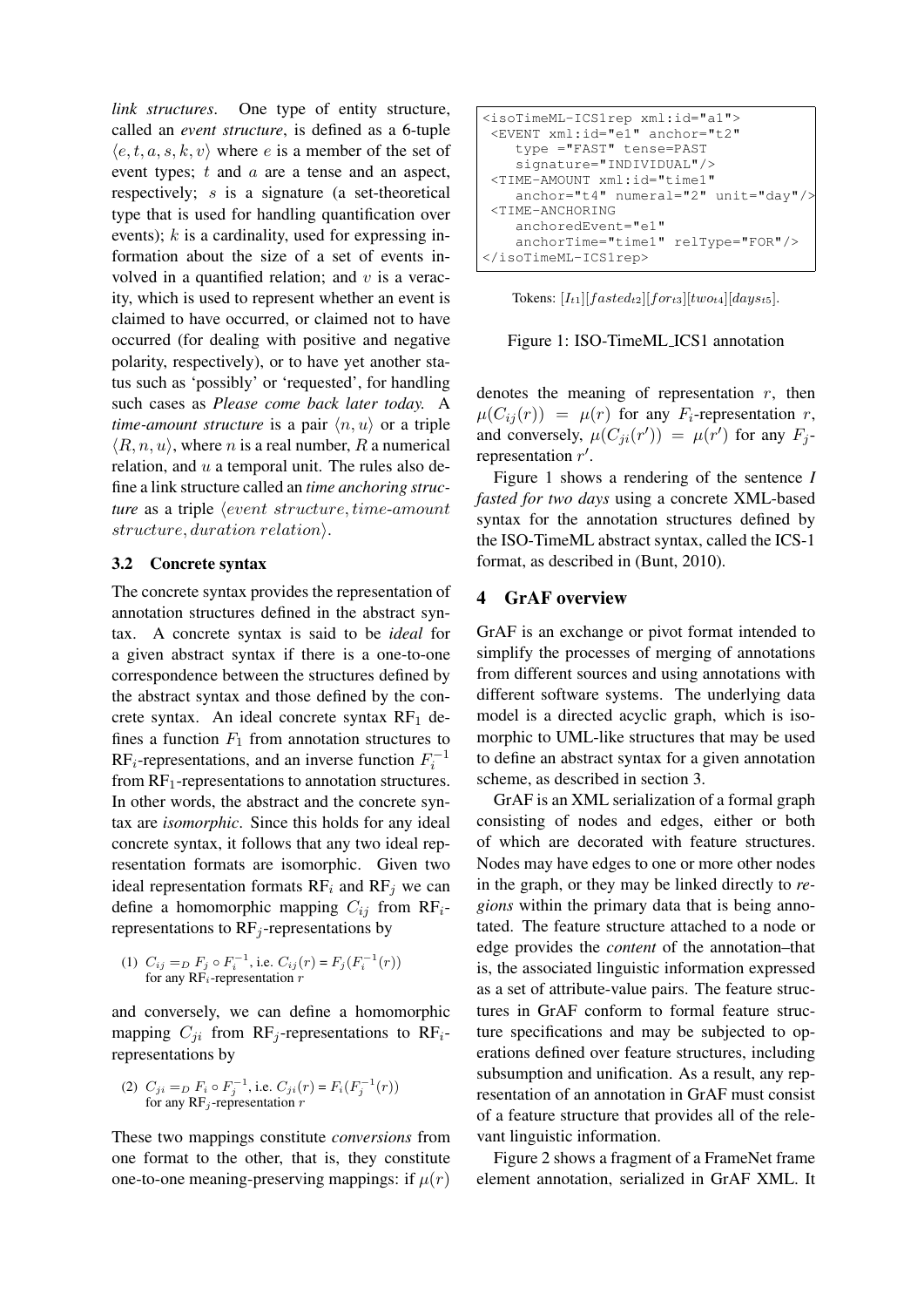```
<node xml:id="fn-n1"/>
<a label="FE" ref="fn-n1" as="FrameNet">
    \langlefs>
       <f name="FE" value="Recipient"/>
       <f name="GF" value="Obj"/>
       <f name="PT" value="NP"/>
   \langle/fs>
</a>
<edge id="e1" from="fn-n1"
                  to="fntok-n5"/>
```
Figure 2: FrameNet frame element annotation in GrAF

consists of a graph node with id "fn-n1" and an annotation with the label "FE"<sup>4</sup> . The *ref* attribute on the  $\langle a \rangle$  (annotation) element associates the annotation with node "fn-n1". The annotation contains a feature structure with three features: *FE* (Frame element), *GF* (Grammatical Function), and *PT* (Phrase Type). An edge connects the node to another node in the graph with the id "fntok-n5" (not shown here), which is associated with annotation information for a token that in turn references the span of text in primary data being annotated.

# 5 Mapping to GrAF

LAF specifies that an annotation representation  $R$ is *valid* if it is mappable to a meaning-preserving representation in GrAF, and that its GrAF representation is in turn mappable to  $R$ . In terms of the definitions in section 3, a *LAF-valid representation* R is one where  $\mu(R) = \mu(C_{RG}(R))$ and  $\mu(G) = \mu(C_{GR}(G))$ , where G is a GrAF representation. We can also define a valid annotation scheme in terms of *conversion transitivity* through GrAF; that is, for two arbitrary annotation schemes R and S, the following holds:

$$
\mu(R) = \mu(C_{RG}(R)) = \mu(C_{GS}(S))
$$

Our goal here is to provide a formal specification for the mapping function  $C_{RG}$ , assuming the existence of a formal specification of an annotation scheme as outlined in section 3. To accomplish this, it is necessary to identify the two components of an abstract syntax for annotation scheme  $R$ : the conceptual inventory and the annotation construction rules that indicate how elements of the conceptual inventory are combined into *annotation structures*–specifically, *entity structures*, which describe annotation objects, and *link structures*, which describe relations among entity structures. Once these are available, a general procedure for establishing a GrAF representation of the annotation structures is as follows:

For each type of entity structure e:

- introduce a label  $L_e$ , where  $L_e$  is the entity structure type;
- $\bullet$  define a set of features f corresponding oneto-one with the components of the *n*-tuple of elements from the conceptual inventory defining entity structure e.

A link structure is a triple  $\langle E_1, E_2, r \rangle$  consisting of two sets of entity structures and a relational element defining a relation between them. For each type of link structure:

- 1. introduce a label  $L_r$ , where  $L_r$  is the type name of relation r.
- 2. If  $r$  is associated with a set of elements from the conceptual inventory, then features are created as in (2), above.

In GrAF, an annotation  $A$  consists of a label  $L$ and a feature structure containing a set of features f. Annotations may be associated with nodes or edges in the graph. Typically, entity structures are associated with nodes that have links into a region of primary data or one or more edges connecting it to other nodes in the graph. Link structures are associated with edges, identifying a relation among two or more entity structures. In the simplest case, a link structure consists of a relation between two entity structures, each of a given type; in the corresponding GrAF representation, the link structure label is associated with an edge  $d$  that connects nodes  $n_1$ ,  $n_2$ , each of which is decorated with annotations labeled  $L_1, L_2$ , respectively.

For example, for the ISO-TimeML abstract syntax fragment provided in section 3, we define the labels EVENT and INSTANT corresponding to the two entity structures with names *event structure* and *time amount structure*, and a link structure TIME-ANCHORING. Because an event structure is defined as a 6 tuple  $\langle e, t, a, s, k, v \rangle$ , we define six features *event*, *tense, aspect signature, cardinality,* and *verac-*

<sup>4</sup>Note that the value of the *label* attribute is, for practical purposes, a convenience; it is used primarily when generating alternative representation formats.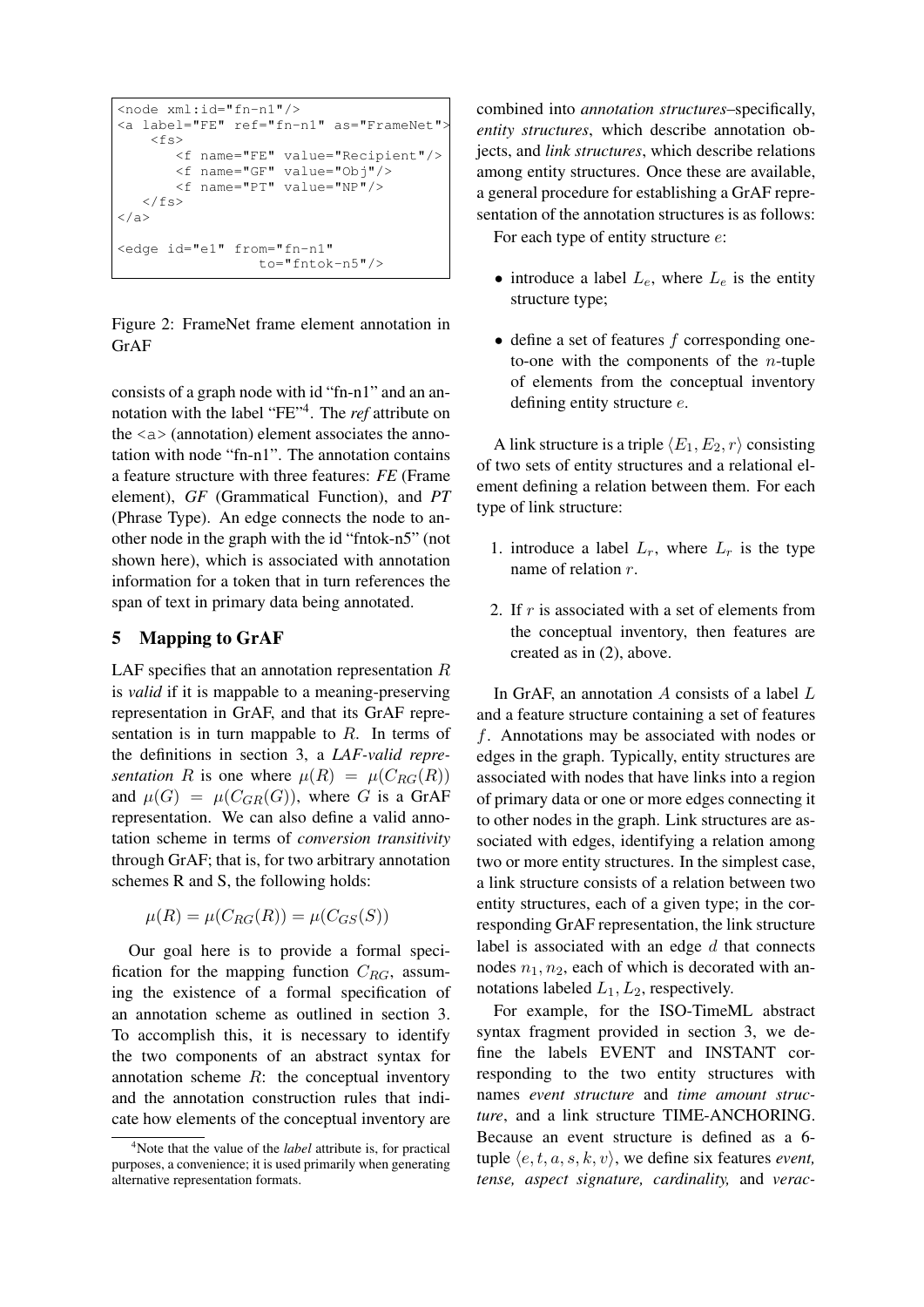*ity*. <sup>5</sup> A time-amount structure may be a pair  $\langle n, u \rangle$  or a triple  $\langle R, n, u \rangle$ , where n is a real number,  $R$  a numerical relation, and  $u$  a temporal unit, so we introduce features *numeral, unit*, and *relType*. Finally, the time anchoring link structure is a triple  $\langle event\ structure, time$ amountstructure, duration relation. In this case, the first two elements of the triple are the entity structures being linked; these will be represented as nodes in the GrAF implementation. Therefore, the only attribute of TIME-ANCHORING is *relType*. The label and features associated with each entity and link structure provide the template for an annotation corresponding to that structure with appropriate values filled in, which may then be associated with a node or edge in the graph.

#### 5.1 ISO-TimeML example

The GrAF representation of the ISO-TimeML annotation for the sentence *I fasted for two days* is shown in Figure 3, based on the abstract syntax given in section 3.1.

To create an annotation corresponding to an ISO-TimeML entity structure, a node <node> element) is created and assigned a unique identifier as the value of the XML attribute *xml:id*. An *annotation*  $(\langle a \rangle)$  element is also created, with a *label* attribute whose value is the entity structure name, and which contains a feature structure providing the appropriate feature/value pairs for that entity structure. The annotation is associated with the node by using the node's unique identifier as the value of the *ref* attribute on the <a> element. An edge is then created from the node to another node in the graph that references the data to be annotated–in this case, one or more tokens defined over regions of the primary data.

ISO-TimeML link structures define a relation between two entity structures, and therefore is rendered in GrAF as a labeled edge between the nodes annotated with the entity structure information. In the ISOTimeML example, an annotation with label TIME-ANCHORING is created with a single feature *relType*. The *from* and *to* attributes on the <edge> element link the node with the EVENT entity structure annotation (node tml-n1 in the example) to the node with the TIME-AMOUNT

annotation  $(\text{tml}-n2)$ . This edge is then associated with the TIME-ANCHORING annotation.

Figure 1 shows the rendering of the ISO-TimeML abstract syntax in the ICS-1 concrete syntax. Following Section 3.2, these two realizations of the abstract syntax for ISO-TimeML are isomorphic.

```
<node xml:id="tml-n1"/>
<a label="EVENT" ref="tml-n1"
 as="TimeML">
<fs>
   <f name="event" value="fast"/>
   <f name="tense" value="Past"/>
   <f name="signature"
      value="individual"/>
\langle/fs>
</a>
<edge xml:id="tml-e1" from="tml-n1"
  to="r2"/>
<node xml:id="tml-n2"/>
<a label="TIME-AMOUNT" ref="tml-n2"
  as="TimeML">
\langle f \rangle<f name="numeral" value="2"/>
   <f name="unit" value="day"/>
\langle/fs>
\langlea>
<edge xml:id="tml-e2" from="tml-n2"
   \bar{t}o="t4"/>
<edge xml:id="tml-e3" from="tml-n2"
   t_0 = "t 5"/>
<edge xml:id="tml-e4" from="tml-n1"
  to="tml-n2"/>
<a label="TIME-ANCHORING" ref="tml-e4"
 as="TimeML">
  <fs>
    <f name="relType" value="FOR"/>
  \langle/fs>
</a>
```
Tokens:  $[I_{t1}][fasted_{t2}][for_{t3}][two_{t4}][days_{t5}].$ 

Figure 3: ISO-TimeML annotation in GrAF

#### 5.2 Reverse engineering the abstract syntax

The previous two sections show how schemes for which an abstract syntax is specified can be rendered in GrAF as well as other concrete syntax representations. However, as noted in section 2, many annotation formats–especially legacy formats–were not designed based on an underlying data model. Therefore, in order to achieve a mapping to GrAF, it is necessary to "reverse engineer" the annotation format to define its abstract

<sup>&</sup>lt;sup>5</sup>The latter three attributes have the default values INDI-VIDUAL, 1, and POSITIVE, respectively, and will be omitted in the examples to follow if they have these values.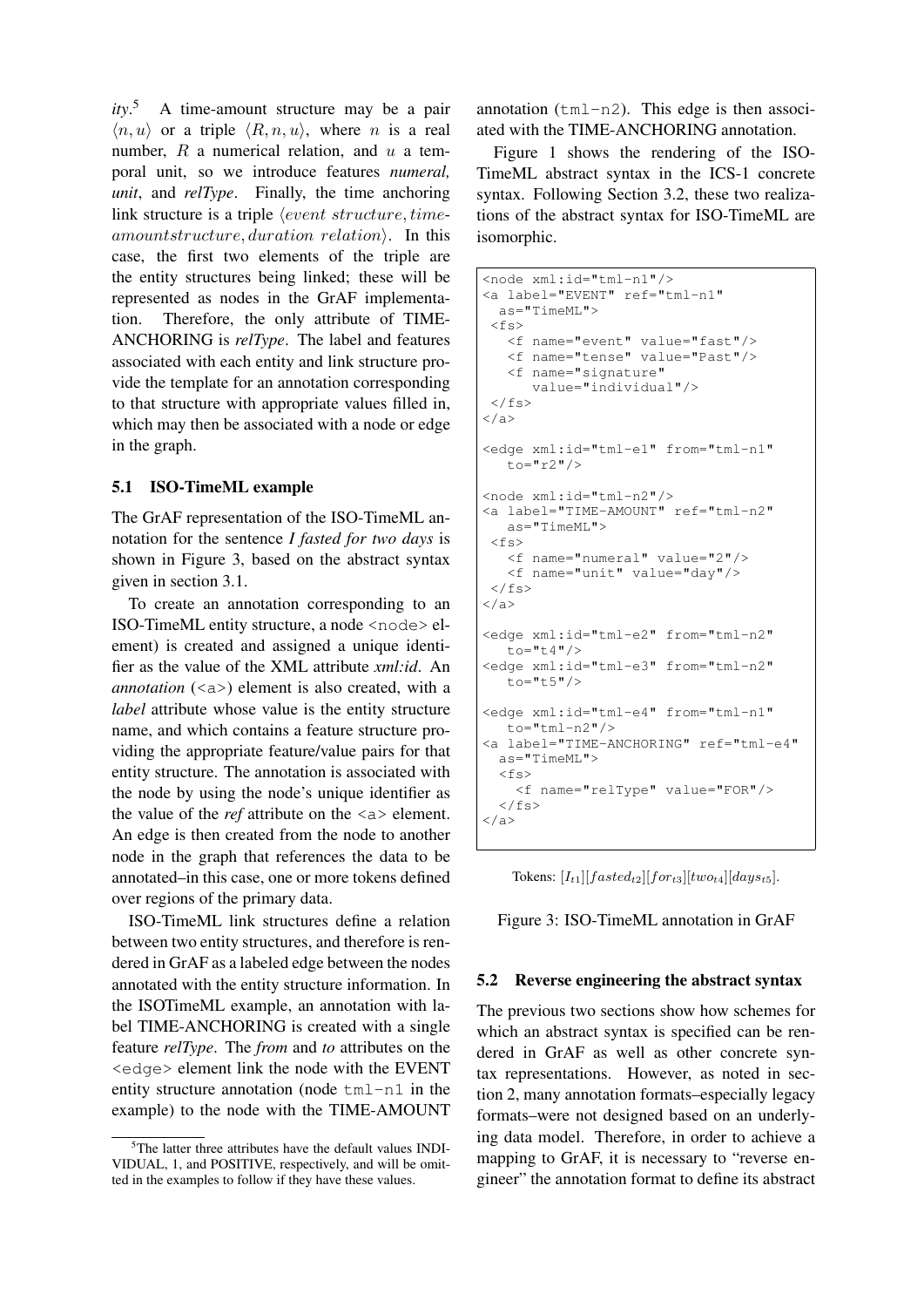syntax. Because of problems such as those outlined in Section 2, this exercise may require some extrapolation of information that is implicit, or not specified, in the original annotation format. We provide two examples below, one for PropBank and one for FrameNet.

#### 5.2.1 An abstract syntax for PropBank

The PropBank format specifies an annotation for a sentence consisting of several columns, specifying the file path; the sentence number within the file; the number of the terminal in the sentence that is the location of the verb; a status indication; a frameset identifier (frame and sense number); an inflection field providing person, tense, aspect, voice, and form of the verb; and one or more "proplabels" representing an annotation associated with a particular argument or adjunct of the proposition. Proplabels are associated with primary data via reference to the Penn Treebank (PTB) node in the syntax tree of the sentence.

Based on this we can specify a portion of a PropBank conceptual Inventory:

- $\bullet$  a special proposition type verb, designating the verb (replaces PropBank "rel");
- a finite set  $PROP = \{ARGA, ARGM,$ ARG0, ARG1, ARG2} of proposition labels;
- a finite set  $FEAT = \{EXT, DIR, LOC,$ TMP, REC, PRD, NEG, MOD, ADV,  $MNR, CAU, PNC, DIS$ , plus the set of prepositions and "null", comprising the set of features;
- a finite set of sets  $INF =$  ${form, tense, aspect, person, voice},$ where  $form = \{infinite, gerund,$ participle, finite, tense = {future, past, present $\},$  aspect =  $\{perfect,$ progressive, both },  $person = \{3rd\}$ , and  $\text{voice} = \{active, passive\}.$
- a finite set  $FrameSets = \{fs_1, fs_2, ... fs_n\}$ where each  $fs_i$  is a frame set defined in Prop-Bank.

An abstract syntax for PropBank could specify the following annotation construction rules:

• a *proposition entity structure* is a pair  $\langle f, A \rangle$ 

where f is a frameset and A is a set of *argument entity structures*. 6

- an *argument entity structure* is an argument  $a \in PROP \times FEAT$ .
- a *verb entity structure* is a 5-tuple  $\langle f, t, a, p, v \rangle$  where  $f \in form, t \in tense$ ,  $a \in aspect, p \in person$ , and  $v \in voice$ .

Based on this, the PropBank annotation in Section 2 can be rendered into a concrete syntax; in this case, in GrAF as shown in Figure 4. Note that the *to* attribute on <edge> elements have as values the reference to PTB nodes from the original PropBank encoding; in GrAF, these values would be identifers on the appropriate nodes in a GrAF representation of PTB. We have also included role names (e.g., "owner") in the annotation, which are not present in the original; this was done for convenience and readability, and the values for the "role" feature could have been given as arg-0, arg-1, etc. instead.

The original PropBank encoding is close to an ideal concrete syntax, as it can be generated from the abstract syntax. However, the round trip back to the abstract syntax is not possible, because it is necessary to do some interpretation of associations among bits of annotation information in order to construct the abstract syntax and, subsequently, map the PropBank format to GrAF. Specifically, in the GrAF encoding the inflection information is associated with the node referencing the verb, but this association is not explicit in the original (and in fact may not be what the annotation scheme designers intended).

#### 5.2.2 An abstract syntax for FrameNet

The FrameNet XML format is shown in Figure  $5<sup>7</sup>$ . The structure and content of this encoding is highly oriented toward a presentation view, intended to support display of the sentence and frame elements in a browser.

A partial abstract syntax for FrameNet derived from this format includes the following conceptual inventory:

• a  $Target$ , designating the frame-evoking lexical unit;

 $6$ We do not include the bookkeeping information associated with a PropBank annotation in the abstract syntax.

<sup>&</sup>lt;sup>7</sup>Some detail concerning the html display has been omitted for brevity.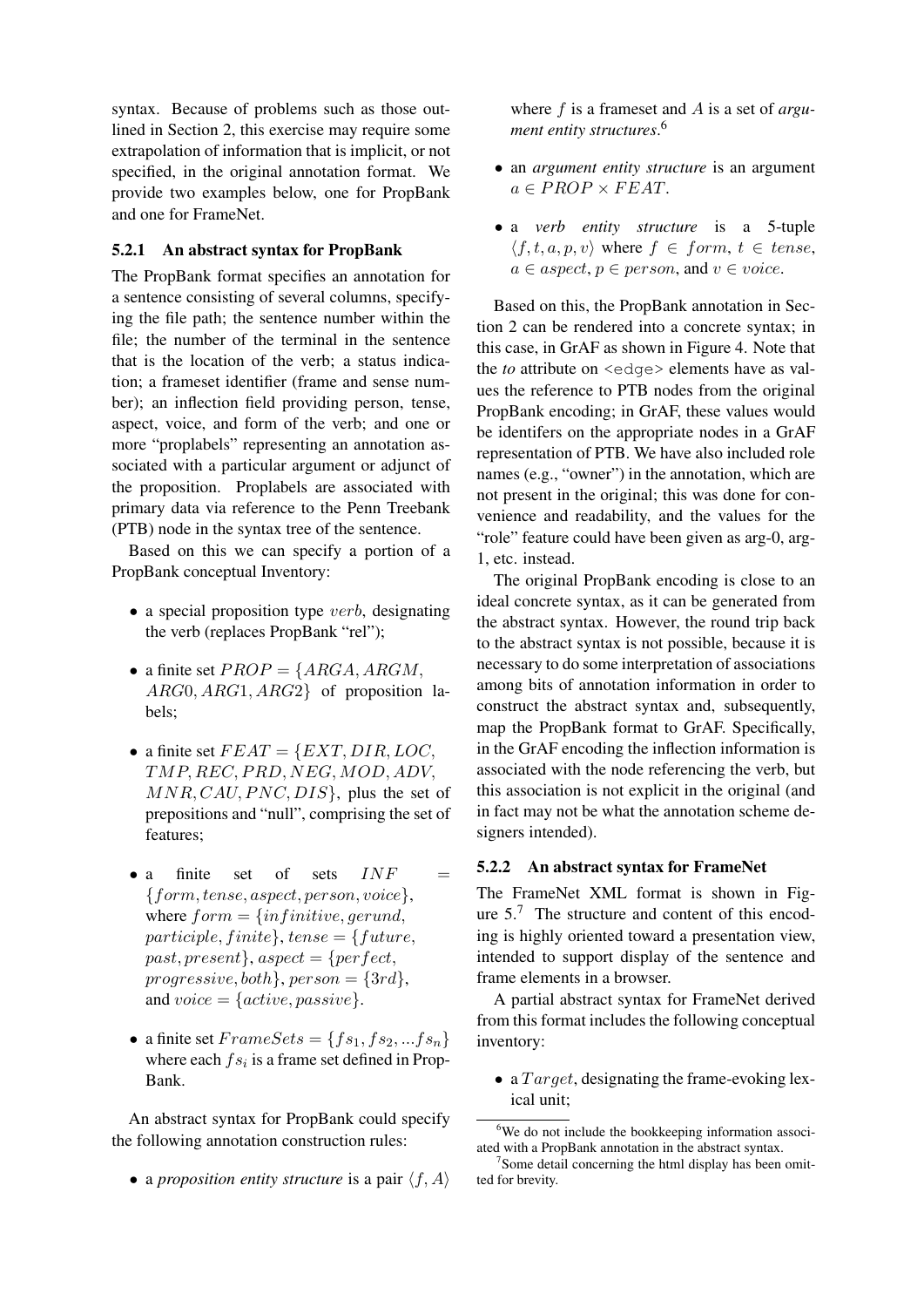```
<node xml:id="pb-n1"/>
<a label="Proposition" ref="pb-n1"
as="PropBank">
\langle f \rangle<f name="file"
     value="wsj/00/wsj_0003.mrg"/>
  <f name="sentenceNo" value="13"/>
  <f name="verbOffset" value="6"/>
  <f name="status" value="gold"/>
  <f name="frameSet"
    value="have.03"/>
\langle/fs>
\langlea>
<node xml:id="pb-n2"/>
<a label="VERB" ref="pb-n2"
as="PropBank">
\langle f \rangle<f name="role" value="rel"/>
 <f name="form" value="finite"/>
  <f name="tense" value="present"/>
  <f name="voice" value="active"/>
\langle/fs>
\langlea>
<edge xml:id="pb-e1" from="pb-n1"
  \bar{t}o="pb-n2"/>
<edge xml:id="pb-e2" from="pb-n2"
  to="ptb-6-0"/>
<node xml:id="pb-n3"/>
<a label="ARG0" ref="pb-n3"
as="PropBank">
<fs>
 <f name="role" value="owner"/>
\langle/fs>
\langlea>
<edge xml:id="pb-e3" from="pb-n1"
  to="pb-n3"/>
<edge xml:id="pb-e4" from="pb-n3"
  to = "ptb-0-2"<node xml:id="pb-n4"/>
<a label="ARG1" ref="pb-n4"
as="PropBank">
\langle f \rangle<f name="role" value="possession"/>
\langle/fs>
\langlea>
<edge xml:id="e5" from="pb-n1"
   to="pb-n4"/>
<edge xml:id="e6" from="pb-n4"
  to="ptb-7-1"/>
<node xml:id="pb-n5"/>
<a label="ARGM" ref="pb-n5"
as="PropBank">
<fs>
 <f name="role" value="adjunct"/>
 <f name="feature" value="adverbial"/>
\langle/fs>
\langlea>
<edge xml:id="e7" from="pb-n1"
  to="pb-n5"/>
<edge xml:id="e8" from="pb-n5"
   to="ptb-10-1"/>
```
- a finite set  $FE = \{Recipient, \, Supplement,$ Means, ...} of frame element labels;
- a finite set  $GF = \{Obj, Ext, Dep, ...\}$  of grammatical functions.
- a finite set  $PT = \{NP, PP, ...\}$  of phrase types.
- a finite set  $LU = \{u_1, u_2, ... u_n\}$  where each  $u_i$  is a lexical unit.
- a finite set  $POS = \{n, v, a, r\}$  denoting parts of speech;
- a finite set  $FrameNames = \{f_1, f_2, ... f_n\}$ where each  $f_i$  is a frame defined in FrameNet.

An abstract syntax for this partial inventory could specify the following annotation construction rules:

- a *frame entity structure* is a pair  $\langle f, A \rangle$  where f is a frame name, u is a lexical unit, and F is a set of *frame element (FE) entity structures*.
- an *FE entity structure* is a triple  $\{f, g, p\}, f \in$  $FE, q \in GF, p \in PT.$

The GrAF rendering of the abstract syntax is given in Figure 6, which was generated from the FrameNet abstract syntax using the rules outlined in section 5. Both the FrameNet XML and the GrAF rendering provide an ideal concrete syntax because they are isomorphic<sup>8</sup> to the abstract syntax and, by the definition in section 3.2, are conversions of one another.

# 6 Conclusion

In this paper we outlined a methodology for annotation scheme design and development; demonstrated how schemes designed using this methodology may be easily mapped to GrAF; and demonstrated how "reverse engineering" an annotation format whose abstract syntax is unspecified can provide the information required to map that format to GrAF. This work was undertaken with two goals in mind: (1) to provide a formal method for mapping to GrAF; and (2) to demonstrate the advantages of a methodology for annotation scheme design that is based on an abstract model, as

<sup>8</sup>Obviously, in the FrameNet XML additional elements are introduced for display and bookkeeping purposes.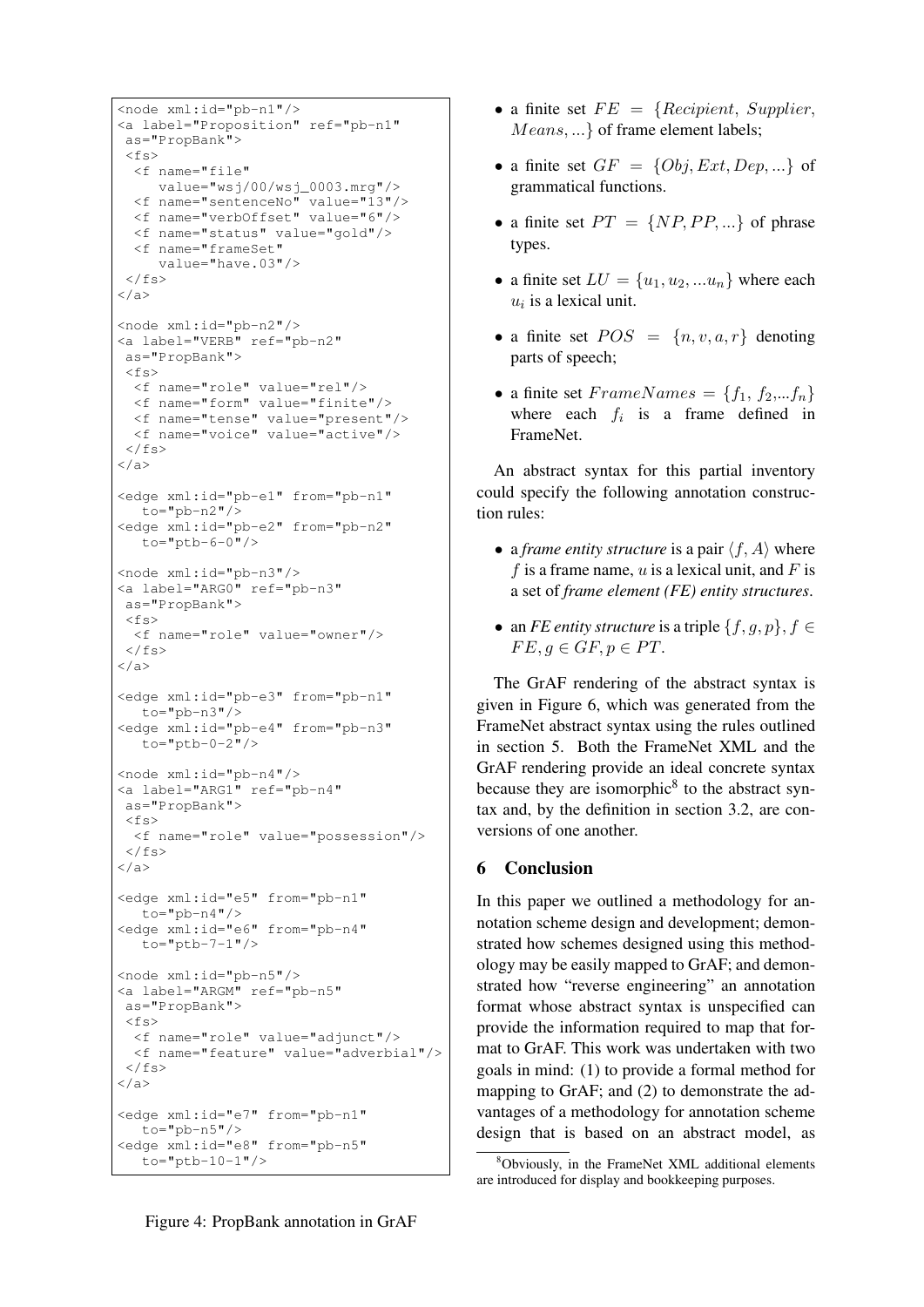adopted in ISO TC37 SC4 projects and formalized in (Bunt, 2010). The ultimate goal is, of course, to achieve harmonization of annotation formats, so that they can be merged, enabling the study of interactions among information at different linguistic levels; compared, in order to both evaluate and improve automatic annotation accuracy; and to enable seamless transition from one software environment to another when creating and using linguistic annotations.

```
<annotationSet lexUnitRef="11673"
 luName="provide.v" frameRef="1346"
 frameName="Supply"
 status="MANUAL" ID="2022935">
 <layer rank="1" name="Target">
 <label end="109" start="103"
    name="Target"/>
 </layer>
 <layer rank="1" name="FE">
 <label bgColor="0000FF" ... end="138"
   start="111" name="Recipient"/>
 <label bgColor="FF0000"... end="84"
   start="83" name="Supplier"/>
 <label bgColor="FF00FF"... end="79"
   start="0" name="Means"/>
 </layer>
 <layer rank="1" name="GF">
 <label end="138" start="111"
   name="Obj"/>
 <label end="84" start="83"
   name="Ext"/>
 <label end="79" start="0"
   name="Dep"/>
 </layer>
 <layer rank="1" name="PT">
 <label end="138" start="111"
   name="NP"/>
 <label end="84" start="83"
   name="NP"/>
 <label end="79" start="0" name="PP"/>
</layer>
...
</annotationSet>
```
Figure 5: FrameNet XML format

# References

- Collin F. Baker, Charles J. Fillmore, and John B. Lowe. 1998. The Berkeley FrameNet project. In *Proceedings of the 17th international conference on Computational linguistics*, pages 86–90, Morristown, NJ, USA. Association for Computational Linguistics.
- Harry Bunt. 2010. A methodology for designing semantic annotation languages exploiting semanticsyntactic isomorphisms. In *Proceedings of the Second International Conference on Global Interoperability for Language Resources (ICGL2010)*, pages

```
<node xml:id="fn-as1"/>
<a label="annotationSet" ref="fn-as1"
 as="FrameNet">
 \langle f \rangle<f name="lexUnitRef" value="11673"/>
  <f name="luName" value="provide.v"/>
  <f name="frameRef" value="1346"/>
  <f name="frameName" value="Supply"/>
  <f name="status" value="MANUAL"/>
  <f name="ID" value="2022935"/>
\langle/fs>
</a>
<node xml:id="fn-n1"/>
<a label="Target" ref="fn-n1"
 as="FrameNet">
 \langle f s \rangle<f name="name" value="Target"/>
\langle/fs>
</a>
<edge xml:id="e69" from="fn-as1"
  to="fn-n1"/>
<edge xml:id="e90" from="fn-n1"
 to="fn-t1"/>
<node xml:id="fn-n2"/>
<a label="FE" ref="fn-n2"
 as="FrameNet">
<fs>
  <f name="FE" value="Recipient"/>
  <f name="GF" value="Obj"/>
 <f name="PT" value="NP"/>
\langle/fs>
\langlea>
<edge xml:id="e67" from="fn-as1"
  to="fn-n2"/>
<edge xml:id="e91" from="fn-n2"
 t.o = "fn-t2"<node xml:id="fn-n3"/>
<a label="FE" ref="fn-n3"
 as="FrameNet">
<fs>
<f name="FE" value="Supplier"/>
<f name="GF" value="Ext"/>
<f name="PT" value="NP"/>
\langle/fs>
</a>
<edge xml:id="e46" from="fn-as1"
  to = "fn-n3"<edge xml:id="e92" from="fn-n3"
 to="fn-t3"<node xml:id="fn-n4"/>
<a label="FE" ref="fn-n4"
 as="FrameNet">
<fs>
<f name="FE" value="Means"/>
<f name="GF" value="Dep"/>
<f name="PT" value="PP"/>
\langle/fs>
\langle/a>
<edge xml:id="e10" from="fn-as1"
   to="fn-n4"<edge xml:id="e93" from="fn-n4"
  to="fn-t4"/>
```
Figure 6: FrameNet in GrAF format